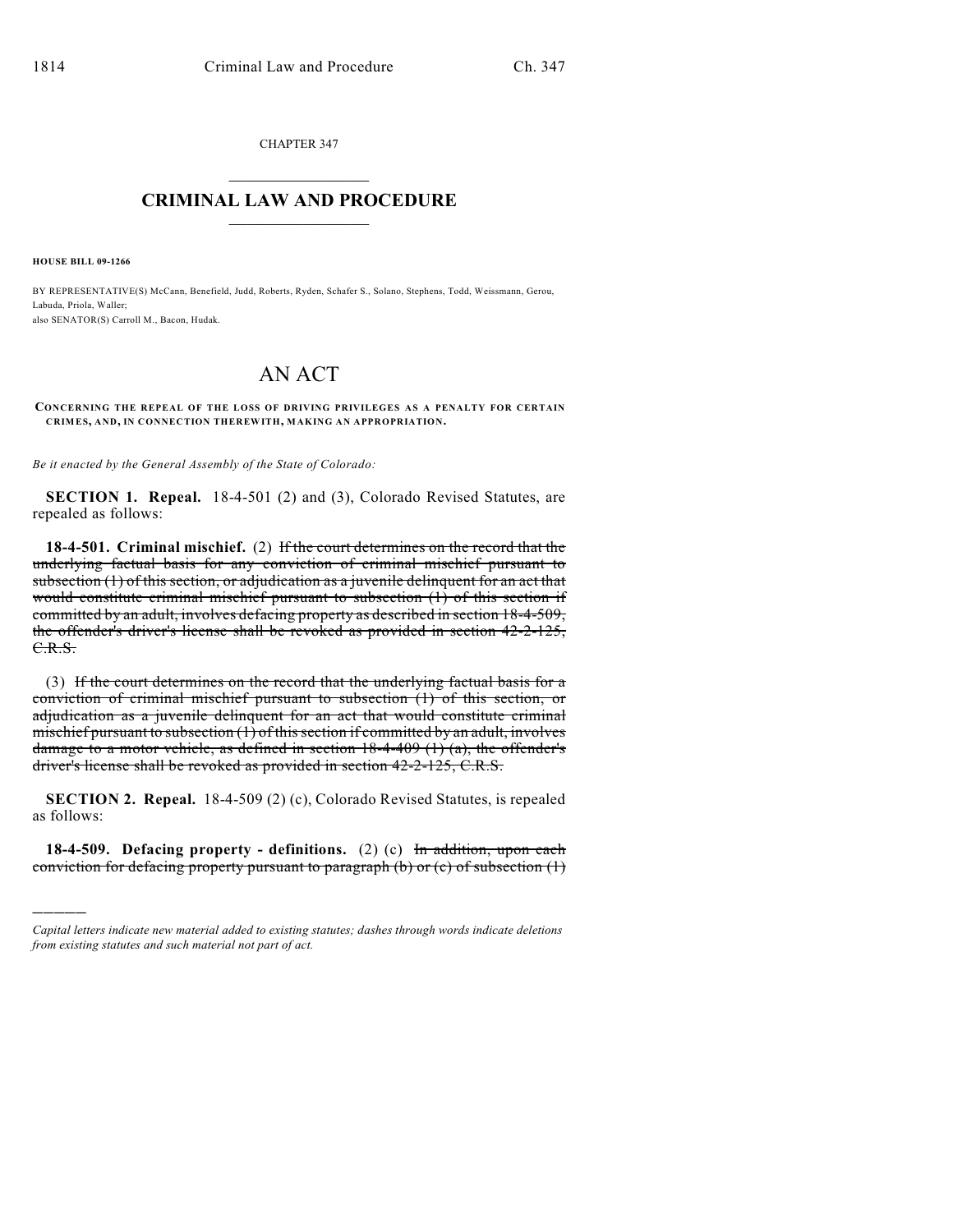of this section, or adjudication as a juvenile delinquent for an act that would constitute defacing property pursuant to paragraph (b) of subsection (1) of this section if committed by an adult, the offender's driver's license shall be revoked as provided in section 42-2-125, C.R.S.

**SECTION 3. Repeal.** 18-5-118, Colorado Revised Statutes, is repealed as follows:

**18-5-118. Offenses involving forgery of a penalty assessment notice issued to a minor under the age of eighteen years - suspension of driving privilege.** In addition to any other penalty imposed by this part 1, upon each conviction, entry of a plea of guilty or nolo contendere, or receipt of a deferred sentence for an offense involving the forgery of a penalty assessment notice issued to a minor under the age of eighteen years pursuant to section 42-4-1707 or 42-4-1709, C.R.S., or adjudication as a delinquent for an act that would constitute such an offense if committed by an adult, any driver's permit, minor driver's license, or driver's license held by the offender shall be suspended as provided in section 42-2-127.4, C.R.S.

**SECTION 4. Repeal.** 18-18-404 (4), Colorado Revised Statutes, is repealed as follows:

**18-18-404. Unlawful use of a controlled substance.** (4) In addition to any other penalty imposed by this section, upon each conviction, entry of plea of guilty or nolo contendere, or receipt of a deferred sentence for a nonfelony violation of this section or adjudication as a delinquent for an act that would constitute a nonfelony violation of this section if committed by an adult, any driver's permit or minor driver's license held by the offender shall be suspended as provided in section 42-2-127.3, C.R.S.

**SECTION 5. Repeal.** 18-18-405 (6), Colorado Revised Statutes, is repealed as follows:

**18-18-405. Unlawful distribution, manufacturing, dispensing, sale, or possession.** (6) In addition to any other penalty imposed by this section, upon each conviction, entry of plea of guilty or nolo contendere, or receipt of a deferred sentence for a nonfelony violation of this section or adjudication as a delinquent for an act that would constitute a nonfelony violation of this section if committed by an adult, any driver's permit or minor driver's license held by the offender shall be suspended as provided in section 42-2-127.3, C.R.S.

**SECTION 6. Repeal.** 18-18-406 (12), Colorado Revised Statutes, is repealed as follows:

**18-18-406. Offenses relating to marihuana and marihuana concentrate.** (12) In addition to any other penalty imposed by this section, upon each conviction, entry of plea of guilty or nolo contendere, or receipt of a deferred sentence for a nonfelony violation of this section or adjudication as a delinquent for an act that would constitute a nonfelony violation of this section if committed by an adult, any driver's permit or minor driver's license held by the offender shall be suspended as provided in section 42-2-127.3, C.R.S.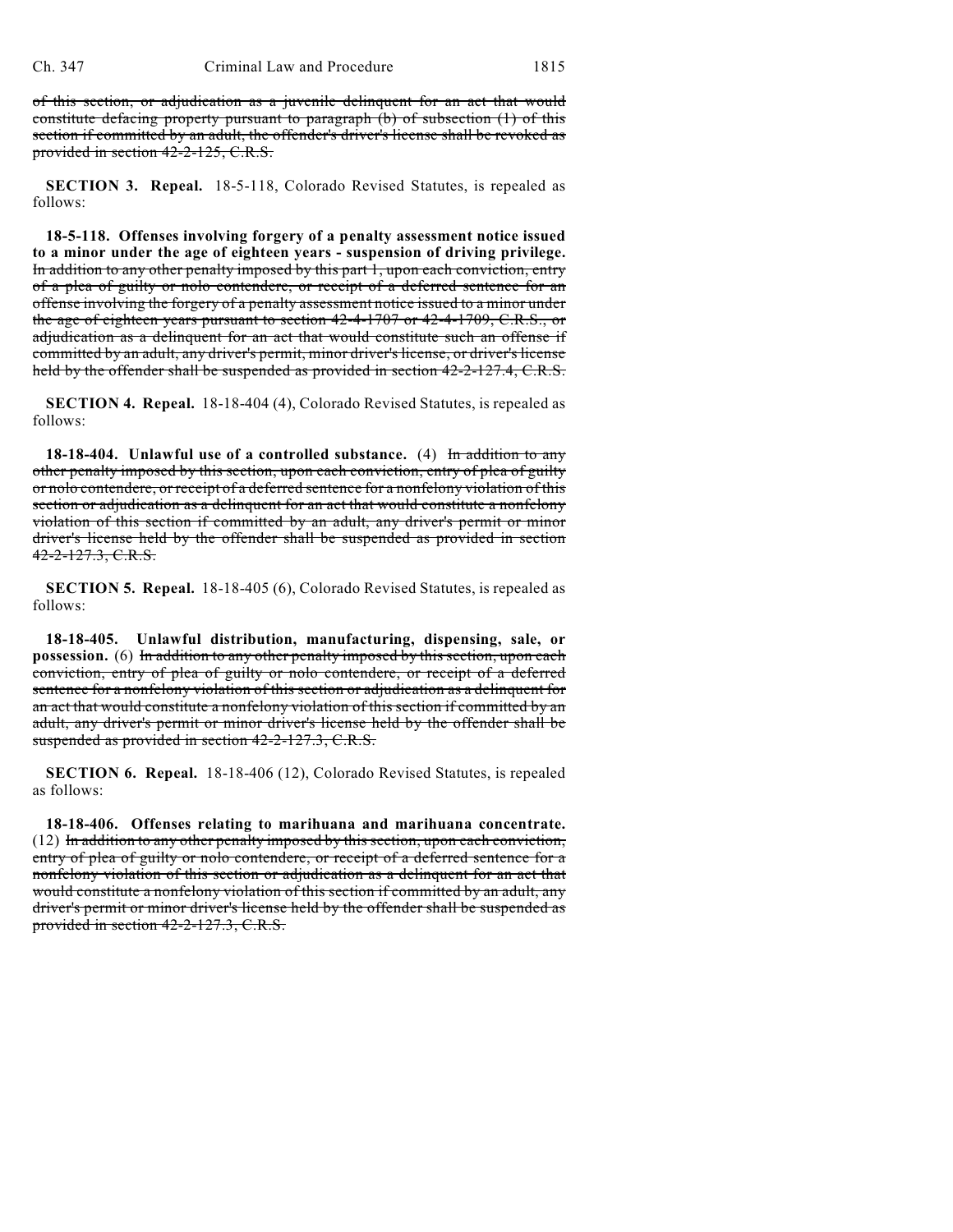**SECTION 7.** 10-4-628 (1) (b), Colorado Revised Statutes, is amended to read:

**10-4-628. Refusal to write - changes in - cancellation - nonrenewal of policies prohibited.** (1) No insurer shall cancel; fail to renew; refuse to write; reclassify an insured under; reduce coverage under, unless the reduction is part of a general reduction in coverage filed with the commissioner; or increase the premium for, unless the increase is part of a general increase in premiums filed with the commissioner, any complying policy because the applicant, insured, permissive user, or any resident of the household of the applicant or insured has:

(b) Had a license revoked pursuant to section  $42-2-125(1)$  (n), C.R.S., Had a license suspended pursuant to section 42-2-127.5, C.R.S., or been denied a license pursuant to section  $42-2-104$  (3) (f), C.R.S. based upon a conviction or adjudication under section  $18-4-501$  (2) or  $18-4-509$  (2), C.R.S.

**SECTION 8.** 42-2-125 (1) (m), (1) (n), (1) (o) (I), (3), (6) (a), and (7), Colorado Revised Statutes, are amended to read:

**42-2-125. Mandatory revocation of license and permit.** (1) The department shall immediately revoke the license or permit of any driver or minor driver upon receiving a record showing that such driver has:

(m) (I) Been convicted of violating section 12-47-901 (1) (b) or (1) (c)  $C.R.S.,$ or section 18-13-122 (2), C.R.S., or any counterpart municipal charter or ordinance offense to such sections AND HAVING FAILED TO COMPLETE AN ALCOHOL EVALUATION OR ASSESSMENT, AN ALCOHOL EDUCATION PROGRAM, OR AN ALCOHOL TREATMENT PROGRAM ORDERED BY THE COURT IN CONNECTION WITH SUCH CONVICTION; OR

(II) BEEN CONVICTED OF VIOLATING SECTION 12-47-901 (1) (b) OR (1) (c) OR 18-13-122 (2), C.R.S., OR ANY COUNTERPART MUNICIPAL CHARTER OR ORDINANCE OFFENSE TO SUCH SECTIONS AND HAS A PREVIOUS CONVICTION FOR SUCH OFFENSES;

(n) Been convicted of defacing property in violation of section  $18-4-509$ , C.R.S., or convicted of criminal mischief in violation of section 18-4-501, C.R.S., where the court finds that the underlying factual basis of the offense involves defacing property as described in section 18-4-509, C.R.S., or any counterpart municipal charter or ordinance offense to either of said sections;

(o) Been:

(I) Convicted of an offense described in section 18-4-501, C.R.S., or a comparable municipal charter or ordinance offense, if the court determines that the criminal mischief involves damage to a motor vehicle; or

(3) Upon revoking the license of any person as required by this section, the department shall immediately notify the licensee as provided in section 42-2-119 (2). Where a minor driver's license is revoked under paragraph (m)  $\sigma$  (n) of subsection (1) of this section, such revocation shall not run concurrently with any previous or subsequent suspension, revocation, cancellation, or denial that is provided for by law.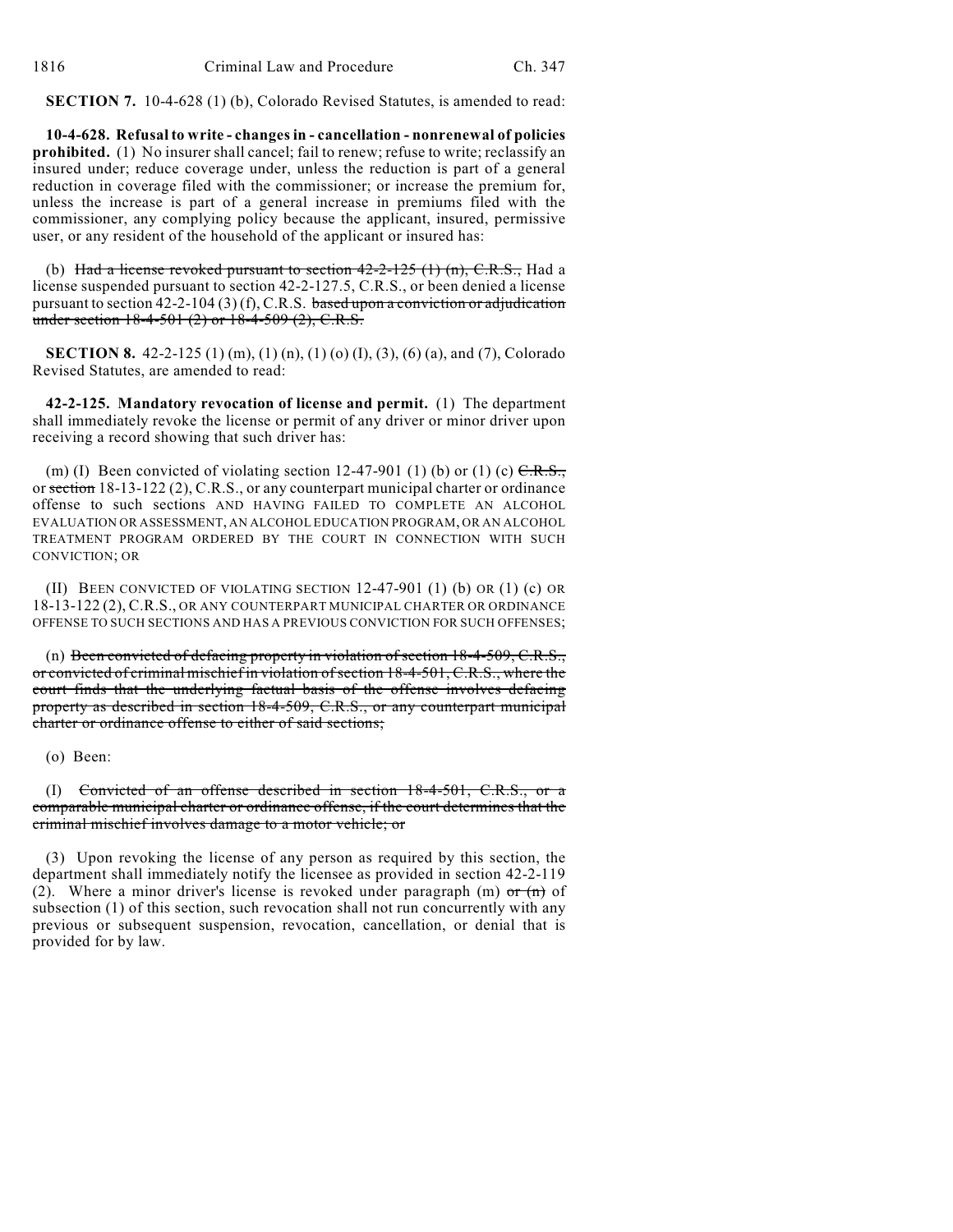(6) (a) Any person who has a license revoked pursuant to paragraph (m) of subsection (1) of this section shall be subject to  $\alpha$  THE FOLLOWING revocation period that shall continue for the period of time described hereafter PERIODS:

(I) After one A FIRST conviction AND FAILURE TO COMPLETE AN ORDERED EVALUATION, ASSESSMENT, OR PROGRAM, twenty-four hours of public service if ordered by the court, or three months;

(II) After a second conviction, six months;

(III) After any third or subsequent conviction, one year.

(7) Any person who has a driver's license, minor driver's license, or instruction permit revoked pursuant to paragraph (n) of subsection (1) of this section shall be subject to a revocation period which shall continue for the period of six months for each conviction.

**SECTION 9. Repeal.** 42-2-127.3, Colorado Revised Statutes, is repealed as follows:

**42-2-127.3. Authority to suspend license - controlled substance violations.** (1) (a) Whenever the department receives notice that a person has been convicted of any felony offense provided for in section 18-18-404, 18-18-405, or 18-18-406, C.R.S., or any attempt, conspiracy, or solicitation to commit any of said offenses, the department shall immediately suspend the license of the person for a period of not less than one year, unless the provisions of section  $42-2-132(2)$  (b) allow for a shorter period of suspension.

(b) Whenever the department receives notice that a minor driver has been convicted of or adjudicated a delinquent under title 19, C.R.S., for any offense provided for in section 18-18-404 (1) (a) (II), 18-18-405 (2) (a) (IV) (A), or  $18-18-406(1)$ ,  $(3)(a)(1)$ , or  $(4)(a)(1)$ , C.R.S., or any comparable municipal charter or ordinance offense, the department shall immediately suspend the license of the person for a period of not less than one year, unless the provisions of section 42-2-132 (2) (b) allow for a shorter period of suspension.

(c) For purposes of this subsection (1), a person has been convicted when such person has been found guilty by a court or a jury, entered a plea of guilty or nolo contendere, or received a deferred sentence for an offense.

 $(2)$  (a) Upon suspending the license of any person as required by this section, the department shall immediately notify the licensee as provided in section 42-2-119  $(2)$ .

(b) Upon receipt of the notice of suspension, the licensee or the licensee's attorney may request a hearing in writing. The department, upon notice to the licensee as provided in section  $42-2-119(2)$ , shall hold a hearing not less than thirty days after receiving such request through a hearing commissioner appointed by the executive director of the department, which hearing shall be conducted in accordance with the provisions of section 24-4-105, C.R.S. The hearing shall be held at the district office of the department closest to the residence of the licensee;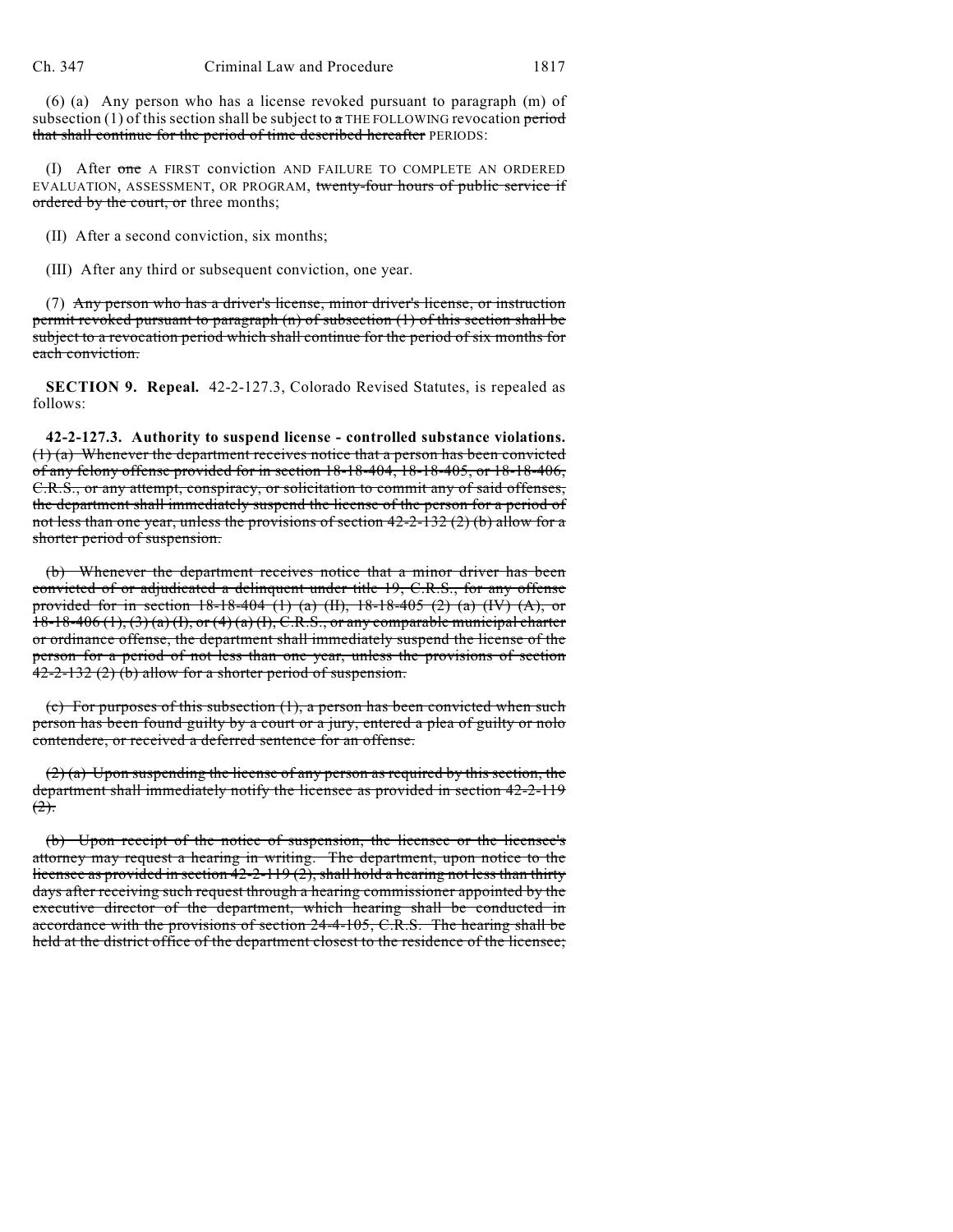except that all or part of the hearing may, at the discretion of the department, be conducted in real time, by telephone or other electronic means in accordance with section 42-1-218.5. After such hearing, the licensee may appeal the decision of the department to the district court as provided in section 42-2-135. Should a driver who has had a license suspended under this section be subsequently acquitted of the conviction which required the suspension by a court of record, the department shall immediately, in any event not later than ten days after the receipt of such notice of acquittal, reinstate said license to the driver affected, unless the license is under other restraint.

 $(3)$  (a) If there is no other statutory reason for denial of a probationary license, any individual who has had a license suspended by the department because of, at least in part, a conviction of an offense specified in subsection (1) of this section may be entitled to a probationary license for the purpose of driving for reasons of employment, education, health, compliance with the requirements of probation or suspended sentence, or alcohol and drug education or treatment. Such a probationary license shall:

(I) Contain any other restrictions as the department deems reasonable and necessary;

(II) Be subject to cancellation for violation of any such restrictions, including absences from alcohol and drug education or treatment sessions or failure to complete alcohol and drug education or treatment programs; and

(III) Be issued for the entire period of suspension.

(b) The department may refuse to issue a probationary license if the department finds that the driving record of the individual is such that the individual has sufficient points to require the suspension or revocation of a license to drive on the highways of this state pursuant to section 42-2-127, or if the department finds from the record after a hearing conducted in accordance with paragraph (b) of subsection (2) of this section that aggravating circumstances exist to indicate the individual is unsafe for driving for any purpose. In refusing to issue a probationary license, the department shall make specific findings of fact to support such refusal.

**SECTION 10. Repeal.** 42-2-127.4, Colorado Revised Statutes, is repealed as follows:

**42-2-127.4. Authority to suspend license - forgery of a penalty assessment notice issued to minor under the age of eighteen years.** (1) (a) Whenever the department receives notice that a person has been convicted of an offense involving the forgery of a penalty assessment notice issued to a minor under the age of eighteen years or any attempt, conspiracy, or solicitation to commit said offense, the department, pursuant to section 18-5-118, C.R.S., shall immediately suspend the license of the person for a period of not less than six months.

(b) For purposes of this subsection (1), a person has been convicted when such person has been found guilty by a court or a jury, entered a plea of guilty or nolo contendere, or received a deferred sentence for an offense.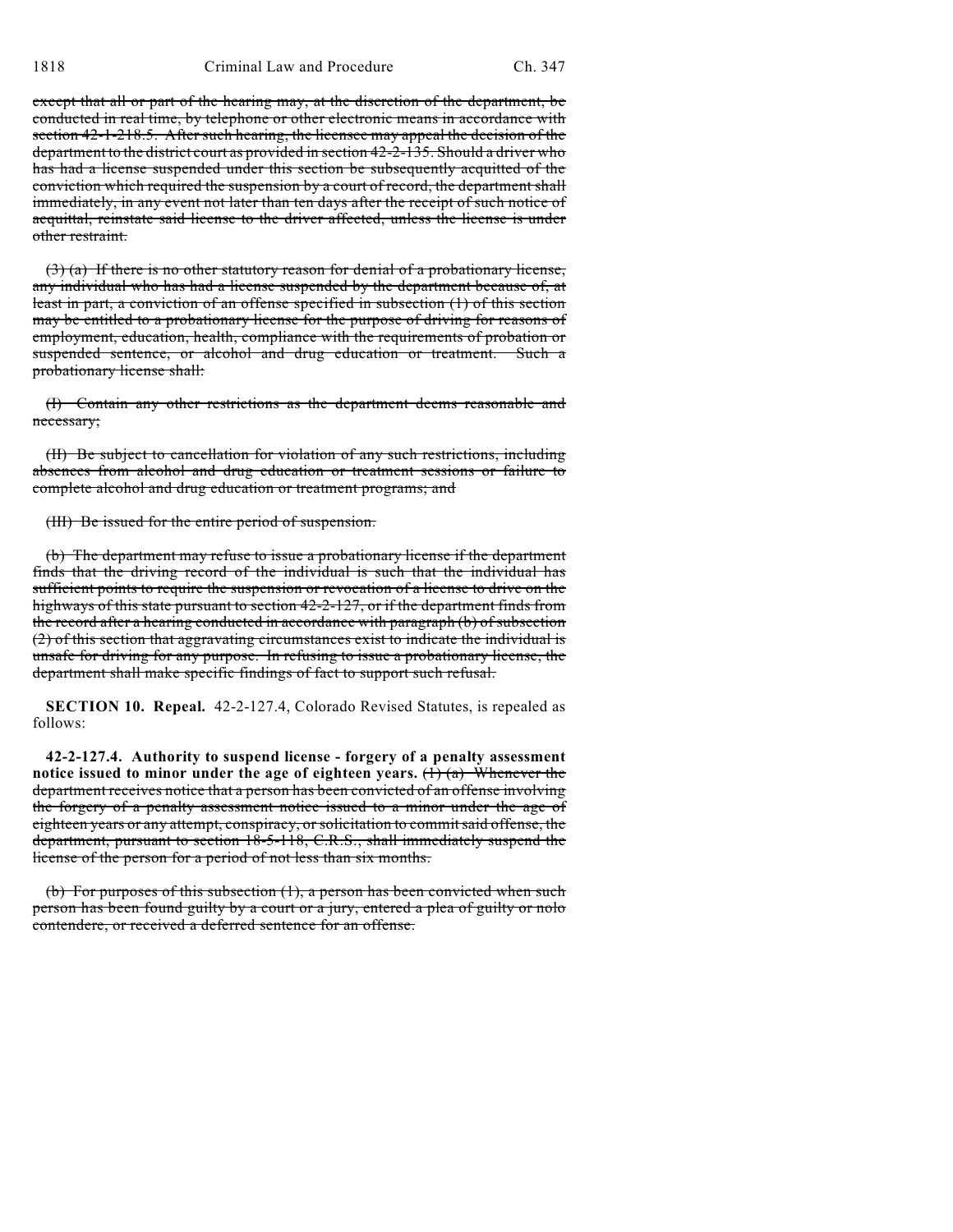(2) (a) Upon suspension of a person's license as required by this section, the department shall immediately notify the person as provided in section 42-2-119 (2).

(b) Upon receipt of the notice of suspension, the person or the person's attorney may request a hearing in writing. The department, upon notice to the person as provided in section  $42-2-119(2)$ , shall hold a hearing not less than thirty days after receiving such request through a hearing commissioner appointed by the executive director of the department, which hearing shall be conducted in accordance with the provisions of section 24-4-105, C.R.S. The hearing shall be held at the district office of the department closest to the residence of the person; except that all or part of the hearing may, at the discretion of the department, be conducted in real time, by telephone or other electronic means in accordance with section 42-1-218.5. After such hearing, the person may appeal the decision of the department to the district court as provided in section 42-2-135. Should a person who has had a license suspended under this section be subsequently acquitted of the conviction which required the suspension by a court of record, the department shall immediately, in any event not later than ten days after the receipt of such notice of acquittal, reinstate said license to the person affected, unless the license is under other restraint.

(3) (a) If there is no other statutory reason for denial of a probationary license, any person who has had a license suspended by the department because of, at least in part, a conviction of an offense specified in subsection (1) of this section may be entitled to a probationary license for the purpose of driving for reasons of employment, education, health, or compliance with the requirements of probation. Such a probationary license shall:

(I) Contain any other restrictions as the department deems reasonable and necessary;

(II) Be subject to cancellation for violation of any such restrictions; and

(III) Be issued for the entire period of suspension.

(b) The department may refuse to issue a probationary license if the department finds that the driving record of the person is such that the person has sufficient points to require the suspension or revocation of a license to drive on the highways of this state pursuant to section 42-2-127, or if the department finds from the record after a hearing conducted in accordance with this section that aggravating circumstances exist to indicate the person is unsafe for driving for any purpose. In refusing to issue a probationary license, the department shall make specific findings of fact to support such refusal.

**SECTION 11. Repeal.** 42-2-130, Colorado Revised Statutes, is repealed as follows:

**42-2-130. Mandatory surrender of license or permit for drug convictions.** Immediately upon a plea of guilty or nolo contendere or a verdict of guilty by the court or a jury to or adjudication for an offense for which suspension of a license or permit is mandatory pursuant to section 42-2-127.3, the court shall require the offender to immediately surrender the offender's driver's, minor driver's, or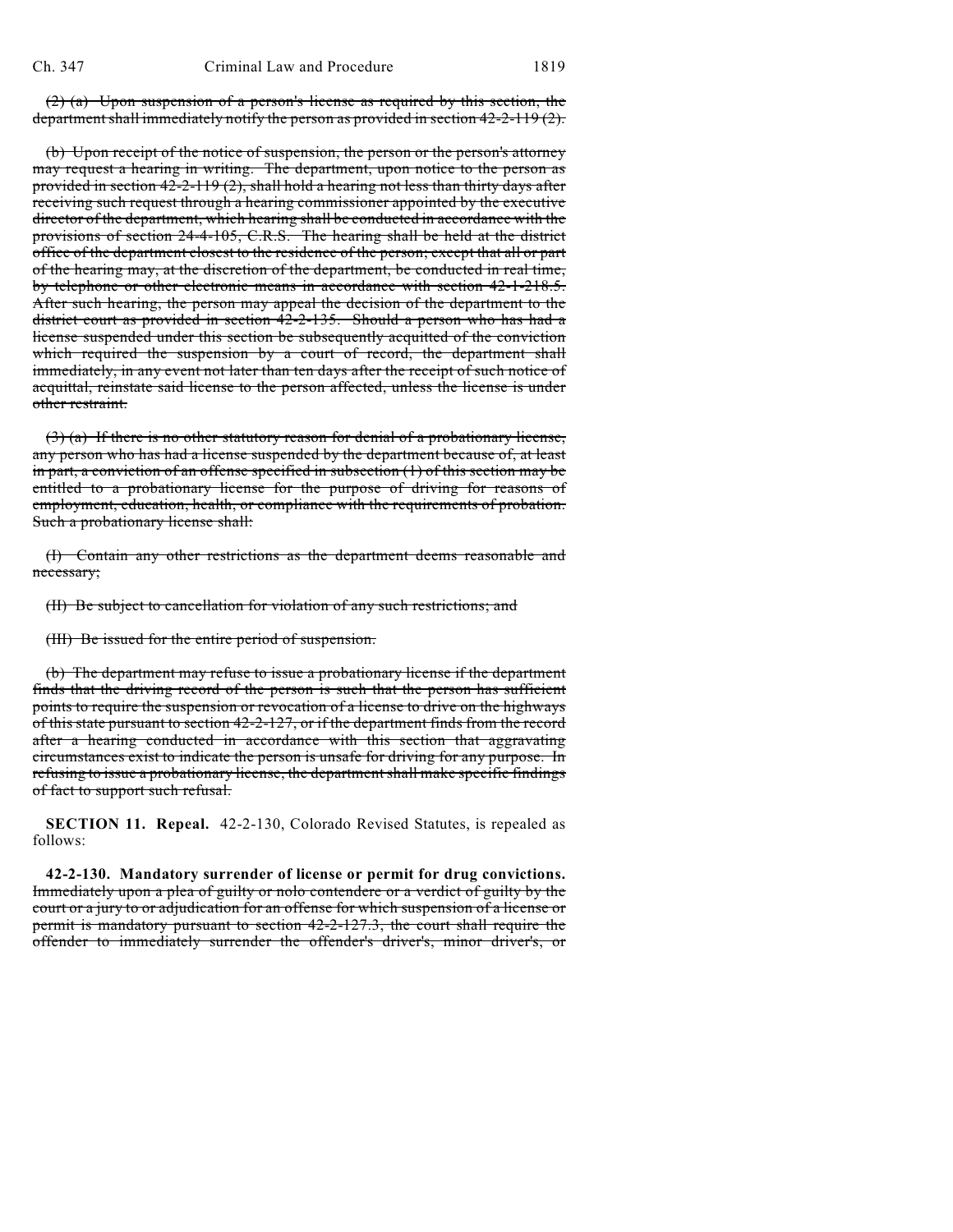temporary driver's license or instruction permit to the court. The court shall forward to the department a notice of plea or verdict on the form prescribed by the department, together with the offender's license or permit, not later than ten days after the surrender of the license or permit. Any person who does not immediately surrender such person's license or permit to the court commits a class 2 misdemeanor traffic offense, unless such person swears or affirms under oath administered by the court and subject to the penalties of perjury that the license or permit has been lost, destroyed, or is not in said person's immediate possession. Any person who swears or affirms that the license or permit is not in the immediate possession of said person shall surrender said license or permit to the court within five days of the sworn or affirmed statement, and, if not surrendered within such time, said person commits a class 2 misdemeanor traffic offense.

**SECTION 12.** 42-2-131, Colorado Revised Statutes, is amended to read:

**42-2-131. Revocation of license or permit for failing to comply with a court order relating to nondriving alcohol convictions.** Upon a plea of guilty or nolo contendere or a verdict of guilty by the court or a jury to an offense for which revocation of a license or permit is mandatory pursuant to section  $42-2-125(1)(m)$ UNDER SECTION 12-47-901 (1) (b) OR (1) (c) OR 18-13-122 (2), C.R.S., OR ANY COUNTERPART MUNICIPAL CHARTER OR ORDINANCE OFFENSE TO SUCH SECTION AND UPON A FAILURE TO COMPLETE AN ALCOHOL EVALUATION OR ASSESSMENT, AN ALCOHOL EDUCATION PROGRAM, OR AN ALCOHOL TREATMENT PROGRAM ORDERED BY THE COURT IN CONNECTION WITH SUCH PLEA OR VERDICT, the court shall forward to the department a notice of plea or verdict OR SUCH FAILURE TO COMPLETE on the form prescribed by the department. Any revocation pursuant to section 42-2-125  $(1)$  (m) shall begin when the department gives notice of such THE revocation to the person in accordance with section 42-2-119 (2).

**SECTION 13. Repeal.** 42-2-131.5, Colorado Revised Statutes, is repealed as follows:

**42-2-131.5. Revocation of license or permit for convictions involving defacing property.** Upon a plea of guilty or nolo contendere or a verdict of guilty by the court or a jury to an offense for which revocation of a driver's license, minor driver's license, temporary driver's license, or permit is mandatory pursuant to section  $42-2-125$  (1) (n), the court shall forward to the department a notice of plea or verdict on the form prescribed by the department. Any revocation pursuant to section 42-2-125 (1) (n) shall begin when the department gives notice of such revocation to the person in accordance with section 42-2-119 (2).

**SECTION 14. Repeal.** 42-2-132 (2) (b), Colorado Revised Statutes, is repealed as follows:

**42-2-132. Period of suspension or revocation.** (2) (b) Any person whose license or privilege to drive a motor vehicle on the public highways is suspended pursuant to section 42-2-127.3 for conviction of a drug offense shall have such person's driver's license suspended for a period of one year for each such conviction; except that the period of suspension shall be three months if such person has not previously been convicted of a drug offense which is grounds for driver's license or privilege suspension pursuant to section 42-2-127.3. Any suspension of a person's